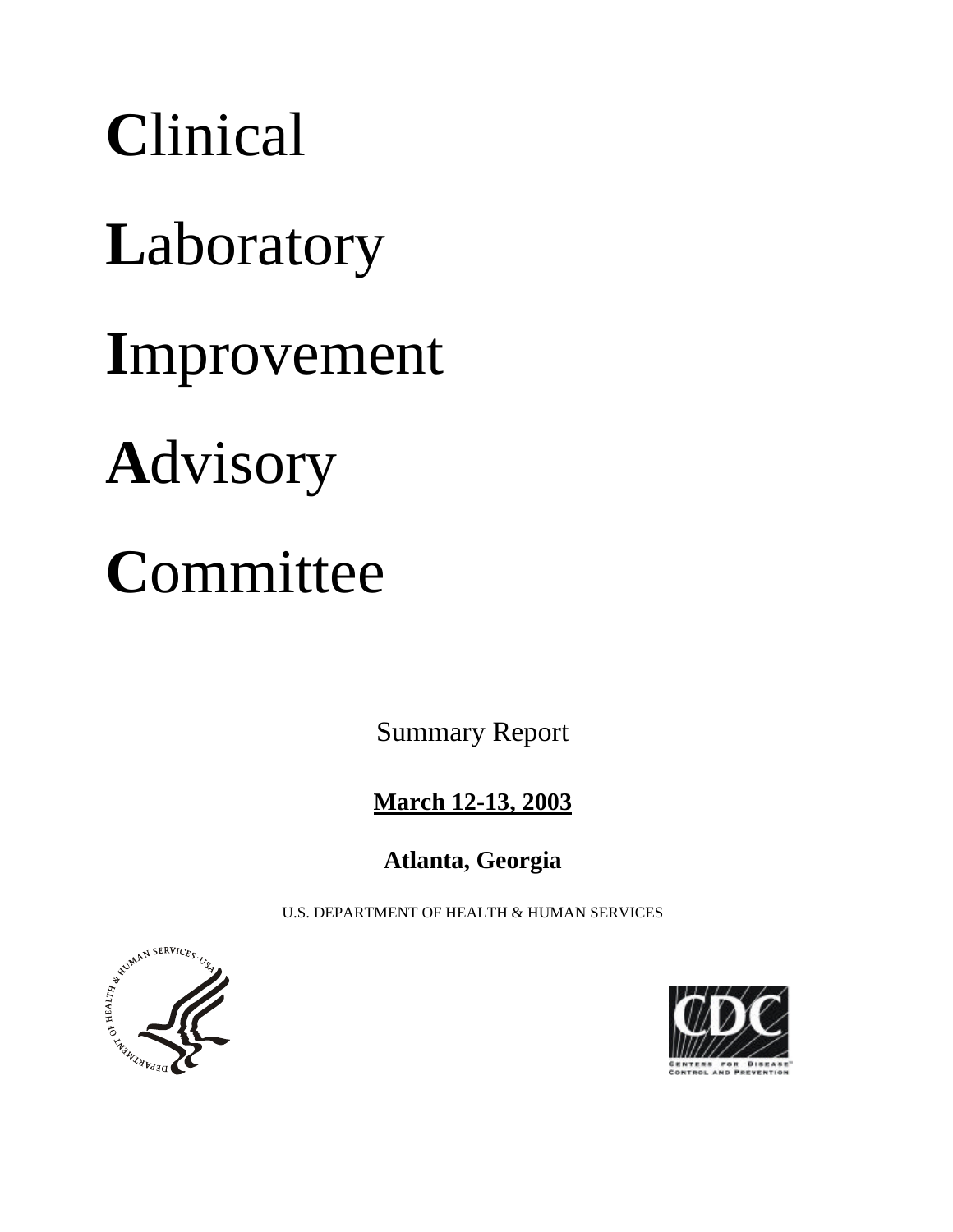# **Clinical Laboratory Improvement Advisory Committee March 12-13, 2003 Summary Report**

# **Table of Contents**

- I. Record of Attendance
- II. Clinical Laboratory Improvement Advisory Committee Background
- III. Call to Order and Committee Introductions
- IV. Agency Updates
	- Centers for Medicare & Medicaid Services
		- Quality Control Regulation
		- Ambulatory Safety Initiative
	- Food and Drug Administration
		- Office of In Vitro Diagnostic Device Evaluation and Safety
		- Rapid HIV Test Approval/Waiver
	- Centers for Disease Control and Prevention
		- Rapid HIV Testing (Quality Assurance/Training)
		- Quality Institute Conference 2003
		- CytoView II™ Demonstration
		- Bioterrorism Activities
- V. Presentations and Committee Discussion
	- **Direct Access Testing (DAT)- Overview**
	- DAT- Impact of CLIA
	- DAT- A Physician's Perspective
	- DAT- A Laboratory's Perspective
	- **DAT- A Consumer Group's Perspective**
- VI. Public Comments
- VII. Special Presentations
- VIII. Adjourn
- IX. Addenda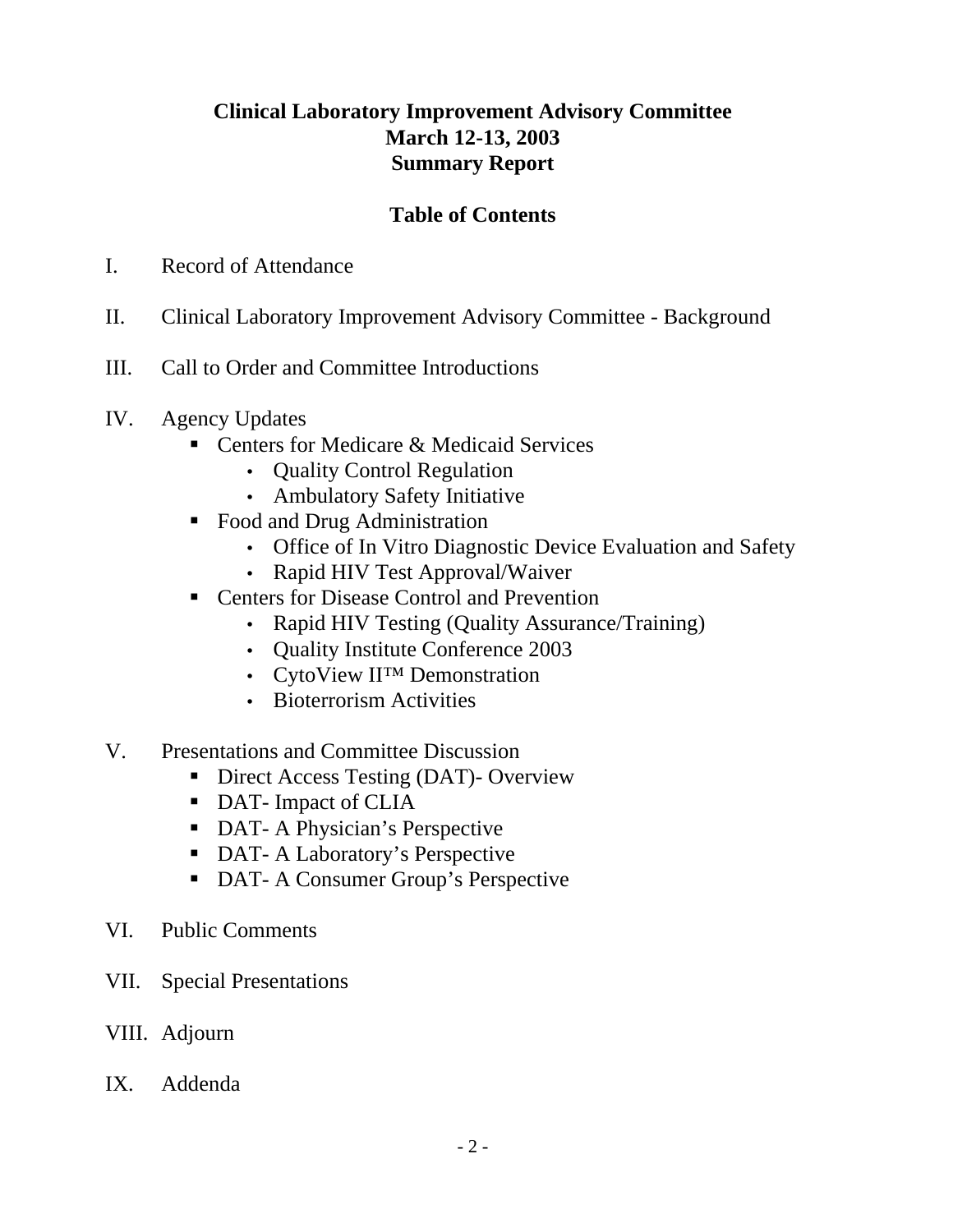### *Record of Attendance*

- Committee Members Dr. Toby L. Merlin, Chair Dr. Margaret McGovern Dr. George Birdsong Dr. Valerie Ng Dr. Joseph Campos Dr. Timothy O'Leary Dr. Brenta Davis Dr. Lawrence Silverman Dr. Kathryn Foucar Mr. Albert Stahmer Dr. Ronald Gagné Dr. Lawrence Sturman Dr. Cyril (Kim) Hetsko Dr. David Sundwall Ms. Cynthia Johns Dr. Roland Valdes Dr. Ronald Luff Dr. Alice Weissfeld
- Dr. Patricia Charache Mr. Stewart Lee Richardson

Ex Officio Members

Dr. Robert Martin, Centers for Disease Control and Prevention Mr. Donald St. Pierre (for Dr. Steven Gutman), Food and Drug Administration Ms. Judith Yost, Centers for Medicare & Medicaid Services

Liaison Representative - AdvaMed Ms. Luann Ochs, Roche Diagnostics Corporation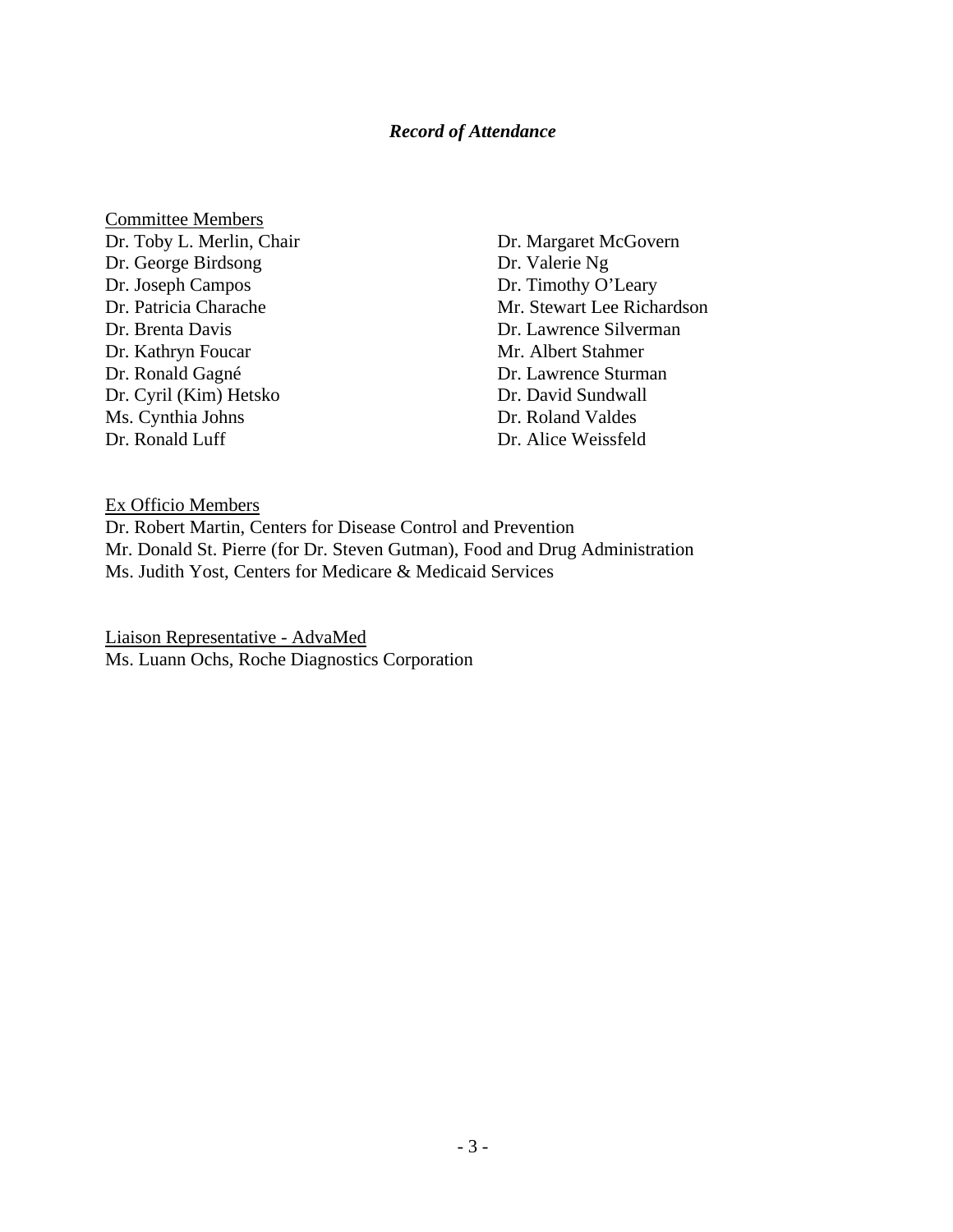### **Clinical Laboratory Improvement Advisory Committee**

The Secretary of Health and Human Services is authorized under Section 353 of the Public Health Service Act, as amended, to establish standards to assure consistent, accurate, and reliable test results by all clinical laboratories in the United States. The Secretary is authorized under Section 222 to establish advisory committees.

The Clinical Laboratory Improvement Advisory Committee (CLIAC) was chartered in February 1992 to provide scientific and technical advice and guidance to the Secretary and the Assistant Secretary for Health regarding the need for, and the nature of, revisions to the standards under which clinical laboratories are regulated; the impact on medical and laboratory practice of proposed revisions to the standards; and the modification of the standards to accommodate technological advances.

The Committee consists of 20 members, including the Chair. Members are selected by the Secretary from authorities knowledgeable in the fields of microbiology, immunology, chemistry, hematology, pathology, and representatives of medical technology, public health, clinical practice, and consumers. In addition, CLIAC includes three ex officio members, or designees: the Director, Centers for Disease Control and Prevention; the Commissioner, Food and Drug Administration; the Administrator, Centers for Medicare & Medicaid Services (formerly, Health Care Financing Administration); and such additional officers of the U.S. Government that the Secretary deems are necessary for the Committee to effectively carry out its functions. CLIAC also includes a non-voting liaison representative who is a member of AdvaMed (formerly, Health Industry Manufacturers Association) and such other non-voting liaison representatives that the Secretary deems are necessary for the Committee to effectively carry out its functions.

Due to the diversity of its membership, CLIAC is at times divided in the guidance and advice it offers to the Secretary. Even when all CLIAC members agree on a specific recommendation, the Secretary may not follow their advice due to other overriding concerns. Thus, while some of the actions recommended by CLIAC may eventually result in changes to the regulations, the reader should not infer that all of the advisory committee's recommendations will be automatically accepted and acted upon by the Secretary.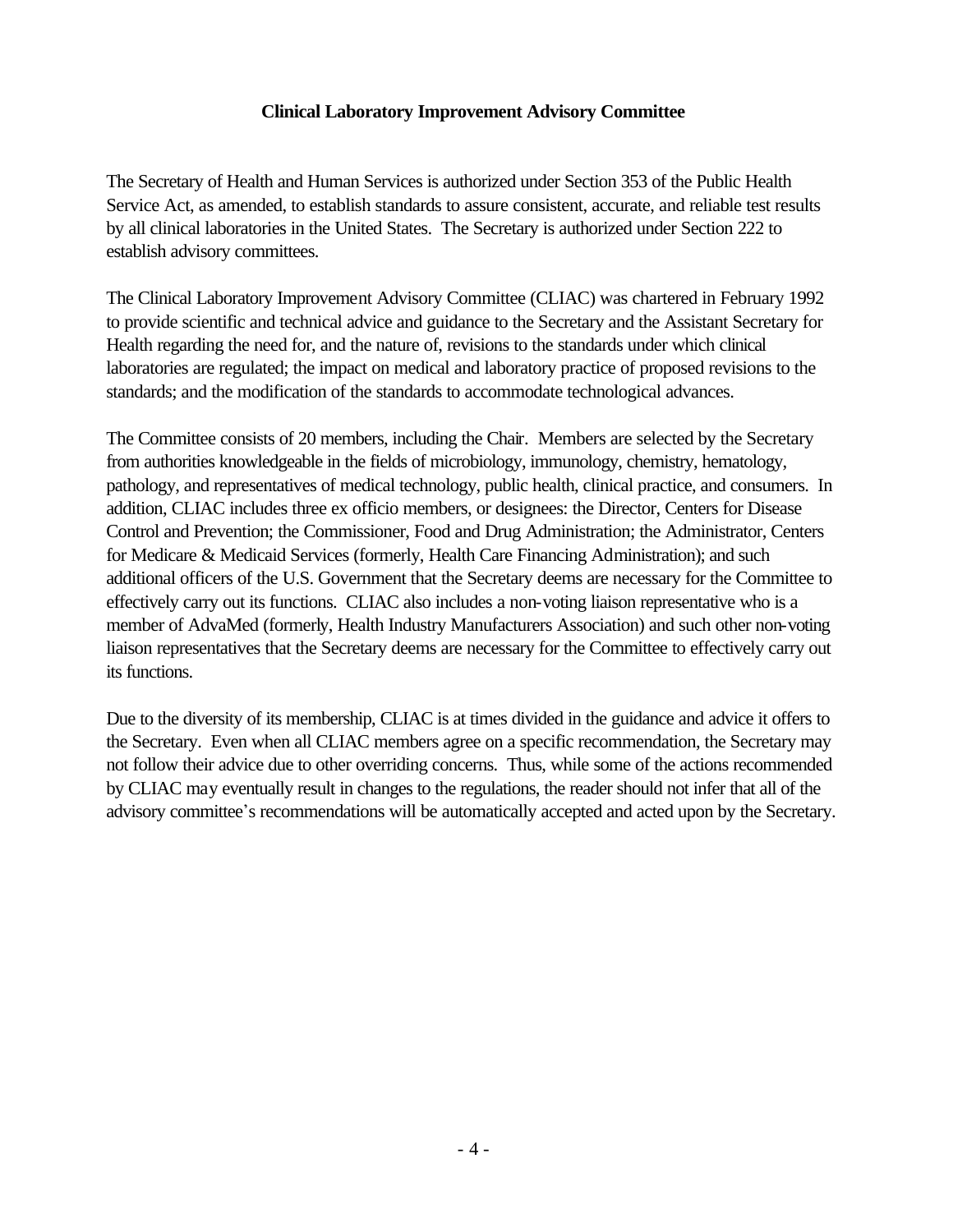### **CALL TO ORDER – INTRODUCTIONS/FINANCIAL DISCLOSURES**

Dr. Toby Merlin, CLIAC Chair, welcomed the Committee members and called the meeting to order. He reviewed the role of CLIAC and asked Committee members to make self-introductions and give financial disclosure statements relevant to the topics to be discussed during the meeting. Dr. Merlin recognized Committee members completing their term and thanked them for their contributions and service to CLIAC. In addition, he discussed his own transition, later in the month, from CLIAC Chair to CDC employee, and announced that Committee member, Dr. David Sundwall, will be assuming the role of acting CLIAC Chair at the next meeting. In addition, Dr. Edward Baker, Director, Public Health Practice Program Office (PHPPO), CDC, and Executive Secretary of CLIAC, informed the Committee that he is retiring from CDC, effective March 31, 2003, to accept a position at the University of North Carolina (Chapel Hill) School of Public Health.

### **AGENCY UPDATES**

# ■ **Centers for Medicare & Medicaid Services (CMS) Update**

### **[CLIA Final QC Regulation](https://www.cdc.gov/cliac/docs/addenda/cliac0303/Yost0303A.pdf)** *Addendum A*

Ms. Judith Yost, Director, Division of Laboratory Services, CMS, provided a summary of the Clinical Laboratory Improvement Amendments (CLIA) Final QC Regulation (68 FR 3640), which was published in the *Federal Register* on January 24, 2003. She began by briefly reviewing the February 28, 1992, CLIA Final rule with Comment and the quality control (QC) and high complexity laboratory director phase-in provisions contained in that rule. She informed CLIAC that the January 2003 CLIA Final QC rule ends these phase-in provisions as of February 28, 2003 (laboratory director), and April 24, 2003 (QC). Additionally, this rule updates the CLIA regulations to incorporate many of the Committee's recommendations, respond to public comments, and reflect new technologies and clinical laboratory research data gathered over the past 10 years. Ms. Yost described the re-formatting of the regulations to parallel the path of a specimen as it moves through the laboratory and to better integrate basic quality systems concepts throughout the laboratory and all testing phases. She then highlighted several of the QC Final rule's revisions and, in particular, the flexibility given to laboratories to determine their own QC mechanisms. Ms. Yost reemphasized CMS's focus on an educational approach to implementation, including allowing laboratories one survey cycle (2 years) to attain compliance with the new regulations. Ms. Yost provided the members handouts detailing the regulatory changes in the Final QC rule **(***[Addendum](https://www.cdc.gov/cliac/docs/addenda/cliac0303/Yost-Details0303B.pdf) B***)**, and noted that additional information is available on CMS's CLIA website [\(www.cms.hhs.gov/clia\)](http://www.cms.hhs.gov/clia/). She briefly discussed guidance documents that are currently under development and will be posted at a later date on CMS's website.

### **Committee Discussion**

• One member inquired about the manufacturer's responsibility related to quality control requirements. Ms. Yost responded that test system manufacturers still need to include QC instructions in their labeling; however, FDA will not be reviewing these instructions for CLIA compliance. While the CLIA regulations continue to require laboratories to follow the manufacturer's QC instructions, each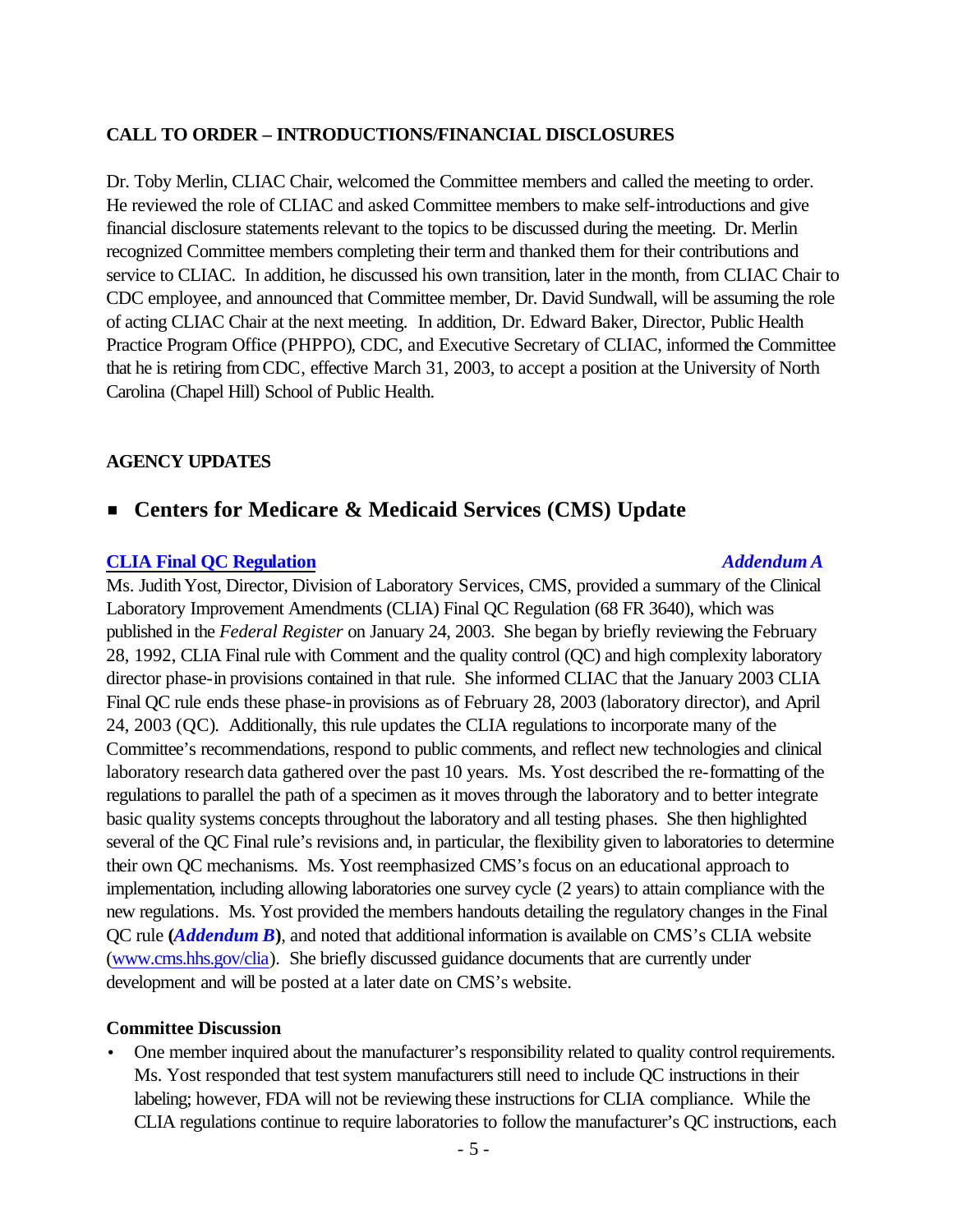laboratory performing nonwaived testing will also need to ensure that the test system performs adequately within its particular testing environment.

• Another member asked if a laboratory performing high complexity testing must ensure that each specialty and subspecialty departmental director meets the CLIA laboratory director board certification requirement for individuals with a doctoral degree. Ms Yost responded that the individual identified on the facility's CLIA certificate as Laboratory Director is the individual that must meet the laboratory director qualification requirements.

### **[Ambulatory Safety Initiative](https://www.cdc.gov/cliac/docs/addenda/cliac0303/Young0303C.pdf)** *Addendum* **C**

Dr. Scott Young, Senior Clinical Advisor, Office of Clinical Standards and Quality, CMS, informed the Committee about the Ambulatory Safety Initiative to improve patient safety and quality of care in the ambulatory setting. The basis for this Initiative was the Institute of Medicine's report, *Crossing the Quality Chasm*, which noted that patients in ambulatory settings do not reliably receive care consistent with clinical guidelines; that there are significant risks to patient safety and quality of care in these settings; and that substantial gains in quality and safety depend on the incorporation of clinical information systems. The Leapfrog Group, the Agency for Healthcare Research and Quality, CMS, and other interested stakeholders are collaboratively working through a Quality Task Force to address these issues, adopting a strategy to promote information technology systems in physician offices, which have the capacity to provide clinical decision-making support and data exchange. He explained that the Leapfrog Group is a large coalition of public and private organizations and purchasers of healthcare that have united to generate new thinking on value purchasing and to use the leverage of large employers to propose "leaps" to the medical community and facilitate quality improvement in healthcare. The Quality Task Force's three areas of focus are electronic prescribing to increase legibility and decrease the occurrence of drug interaction and dosage errors; electronic test results management to alert the practitioner of test results not reviewed and to decrease unnecessary test ordering; and electronic care reminders (E-care) to prompt the practitioner to remind patients to schedule office visits, laboratory or other services, or to identify patients in need of monitoring. Dr. Young briefly described other HHS health-information technology initiatives and the Quality Task Force's next steps.

### **Committee Discussion**

- The CLIAC members commended the work of the Ambulatory Safety Initiative to reduce medical errors, but suggested that the task force substitute the term "laboratory errors" with "errors in the use and management of laboratory data," to clarify they do not mean "bad" data.
- Committee members commented that several private sector organizations have similar information technology (IT) initiatives. Dr. Young responded the Task Force recognizes there is no single solution and is currently engaged in dialog with other government and nongovernmental organizations regarding cost efficient information systems for physicians.
- One member asked how the E-care reminder would benefit patients, since many people may not have computers in their home or office, and voiced concern about how this would impact patient privacy issues. Dr. Young clarified that this initiative is directed toward information systems in the practitioner's office, not the patient's home or office.
- Another member emphasized the need to develop closed-feedback systems to maintain linkage between physicians and patients and thus address problems presented by a migratory healthcare environment. As an example, the member noted that laboratory results are sometimes returned to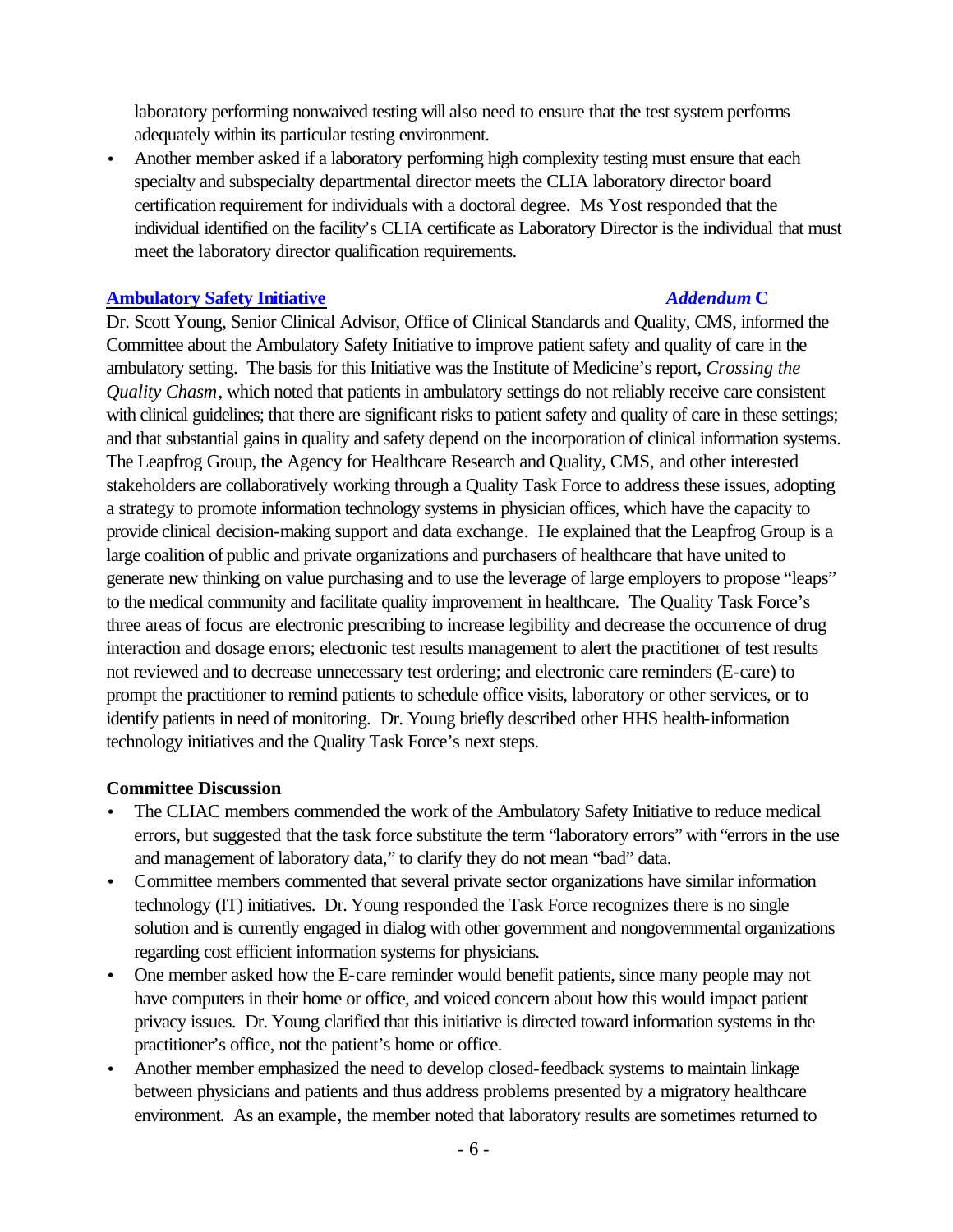the laboratory because the patient has moved or the doctor has left the practice.

• Several members speculated how an IT system could be effectively implemented in all physician offices, how it would be financed, and what incentives would exist for physicians to use for purposes other than billing. One committee member postulated that CMS could consider IT use in the ambulatory setting as a best practice standard and tie reimbursement to physician offices that embrace IT systems.

# ■ **Food and Drug Administration (FDA) Update**

#### **[Office of In Vitro Diagnostic Device Evaluation and Safety](https://www.cdc.gov/cliac/docs/addenda/cliac0303/St.Pierre0303D.pdf)** *Addendum D*

Mr. Donald St. Pierre, Deputy Director, Office of In Vitro Diagnostic Device Evaluation and Safety (OIVD), Center for Devices and Radiological Health, FDA, presented an overview of OIVD's structure, goals, and activities. He commented that the FDA Modernization Act of 1997 was the driving force behind the establishment of this new office, which will provide cradle-to-grave oversight of in vitro diagnostic devices (IVD) by consolidating all of FDA's IVD regulatory activities (premarket, postmarket, and enforcement) into one office. The office will shift from a premarket review to a quality systems approach and a patient safety team has already been created to look at new ways to identify and resolve problems. He then discussed OIVD's progress reconsidering the Analyte Specific Reagent (ASR) regulation and the development of a proposed rule to expand FDA's authority, and the drafting of a multiplex testing guidance.

### **Committee Discussion**

- Several Committee members asked if the current FDA regulations governing laboratory information systems (LIS) for blood transfusion services would be expanded to include other LIS. Mr. St. Pierre responded that blood establishment computer software is under the purview of FDA's Center for Biologics Evaluation and Research (CBER)--which is now part of OIVD--is responsible for regulating the collection of blood and blood products and. LIS systems are currently classified as Class I exempt products and most of the reported problems relate to software revalidation. He added, at the present time, there are no plans to include non-blood establishment LIS under CBER's regulations.
- Several members commented that changes in science and technology often out-pace regulatory change, leading to conflicts with the regulatory process. They asked if FDA was assessing possible acceleration of the product review process. Mr. St. Pierre affirmed that FDA is initiating changes that should accelerate and improve the review process.
- One member inquired why FDA is interested in regulating Class I exempt ASR's, considering the agency's limited resources and the current political climate of decreased regulation. Mr. St. Pierre explained that the ASR rule was created in response to concerns related to genetic "home brew" testing and the need for oversight. He added that oversight of ASR's is clearly within FDA's authority.

### **[Rapid HIV Test Approval/Waiver](https://www.cdc.gov/cliac/docs/addenda/cliac0303/Cowan_031203.pdf)** *Addendum E*

Dr. Elliott Cowan, Senior Regulatory Scientist, CBER, Office of Blood Research and Review, FDA, presented an overview of the OraSure OraQuick<sup>®</sup> Rapid HIV-1 Antibody Test recently approved by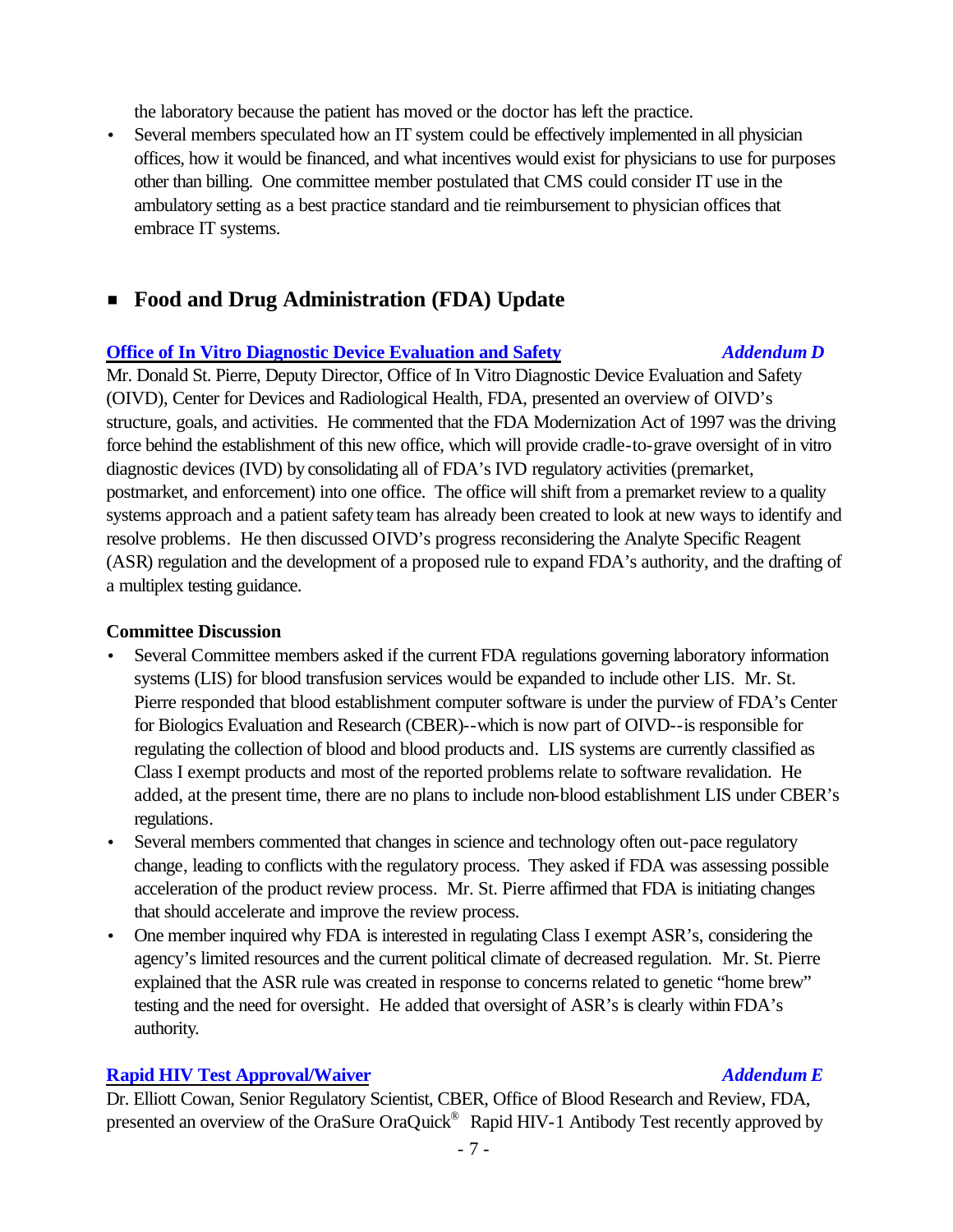FDA. He explained the initial November 2002 premarket approval was as a CLIA moderate complexity test and included some restrictions on its sale, distribution, and use. He reviewed the test's intended use, restrictions, step-by-step instructions and its clinical trial data. In January, following OraSure's submission of additional data, FDA granted the test a CLIA waiver. Dr. Cowan emphasized that sales and intended use restrictions remain unchanged for the waived test, and quality assurance program recommendations are under development by CDC.

#### **Committee Discussion follows CDC Update**

# # **Centers for Disease Control and Prevention (CDC) Update**

### **[Rapid HIV Testing](https://www.cdc.gov/cliac/docs/addenda/cliac0303/Hearn0303F.pdf)** *Addendum F*

Dr. Thomas Hearn, Deputy Director, DLS, PHPPO, CDC, presented an update on CDC's Rapid HIV testing activities. He stressed the CDC activities are a collaborative effort with public and private health partners to respond to the changes in the HIV epidemic and testing technology. Activities include advising the confirmation of all reactive OraQuick<sup>®</sup> Rapid HIV-1 Antibody Test results using either a Western Blot (WB) or Indirect Immunoflourescence Assay (IFA); drafting quality assurance guidance; and developing training and educational materials.

#### **Committee Discussion (CDC and FDA Updates)**

- A few members asked if the OraQuick® Rapid HIV-1 Antibody Test is capable of withstanding environmental stresses, such as temperature extremes and improper storage conditions. Dr. Hearn indicated the test's use in Africa has demonstrated that the reagents are quite stable, and the use of external controls helps to detect any deterioration. Dr. Cowan added that temperature limitations are listed in the package insert and the user has the responsibility to follow the package insert instructions. Also, the procedural controls should indicate whether the device is functioning properly.
- One member asked about false positive results and how Western Blot indeterminate sera would perform with this test. Dr. Cowan responded it would be unrealistic to expect no false positives, but added, the sensitivity and specificity of the test is excellent.
- Members asked if fingerstick samples and specimens from different age groups, specifically neonatal specimens, were included in the validation studies; and if future studies would include assessment of test performance in the field. Dr. Cowan responded the validation studies did not include neonatal specimens and that the package insert's limitation section states that test performance has not been demonstrated in persons under 13 years of age. He explained that fingerstick samples were not included in the validation study and that the studies were similar to other waived test studies. He also remarked that FDA would closely monitor test performance in the field, taking action if it does not correlate with the test specifications established in the clinical trials.
- One member asked why the test may not be used for blood and tissue donor screening. Dr. Cowan responded that appropriate studies have not been done to support its use in donor testing.
- A number of Committee members sought further clarification on the waived product's use and sales restrictions and reassurance that the restrictions prevent self-testing. They also asked for a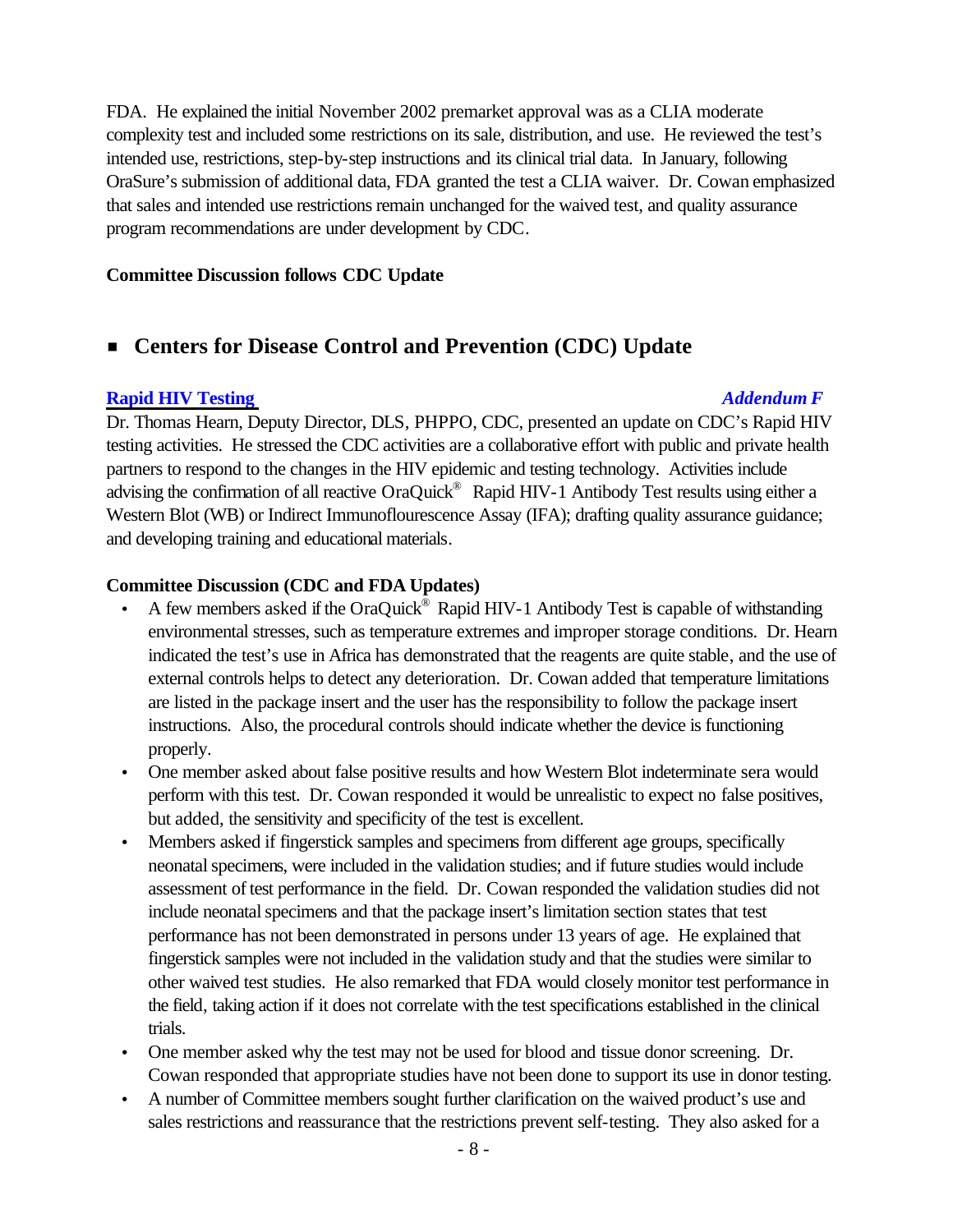clearer definition of who can purchase the product and who has the legal responsibility for misuse of the test. Dr. Cowan and Dr. Hearn emphasized this is the first waived test to have restrictions and the purchaser of the test kit must be aware of, and comply with, all of these restrictions. Dr. Cowan stressed the sales restriction limited its purchase to a clinical laboratory and/or an agent of a clinical laboratory. He further emphasized the purchaser assumes responsibility for proper use of the product and adherence to all test performance requirements. He indicated that legal responsibility for test misuse is an interpretation of law and would require review by legal counsel.

- Several CLIAC members commented on the importance of having a quality assurance protocol and wondered how compliance can be assured at non-traditional testing sites performing waived tests. They also questioned the lack of follow-up on the false negative test results in the clinical trials, voicing concern about the sensitivity and specificity in the clinical trail data given the prevalence of the disease in the U.S. population and the projected number of rapid HIV tests to be performed annually. Based on this projection, one member estimated the statistical probability of false negative test results and asked if this number was an acceptable "minimal" risk to the public. Dr. Hearn acknowledged that the CDC collaborative workgroup developing the quality assurance guidance has had similar concerns and is examining all options to identify laboratory practices to assure quality testing and minimize risk of harm. He encouraged CLIAC members to watch the CDC satellite broadcast April 24, 2003, 1:00 – 3:00 PM (EDT) addressing quality assurance issues in rapid HIV testing.
- Dr. Merlin reassured the Committee that its opinions and concerns about the waived rapid HIV test have been heard. In closing, Dr. Merlin stressed that HHS will continue to strive to ensure HIV testing is safe, effective, timely and responsive to the needs of patients and public health.

### **Quality Institute Conference 2003**

Dr. Joe Boone, DLS, PHPPO, CDC reminded the Committee that the Quality Institute Conference will be held April 13-15, 2003, in Atlanta, Georgia. He provided an agenda, encouraged CLIAC members and visitors to attend, and reviewed plans for the conference He described the conference's focus of making the laboratory a key partner in patient safety and the plans to seek participation of healthcare partners in an interactive workgroup setting. The workgroups will help to identify the laboratory's "fit" in the healthcare delivery system, how errors can be reduced, and how the quality of patient care can be improved as a result.

#### **[CytoViewII™ Demonstration](https://www.cdc.gov/cliac/docs/addenda/cliac0303/Gagnon0303G.pdf)** *Addendum G*

Ms. Maribeth Gagnon, DLS, PHPPO, CDC, updated CLIAC on CytoView II™, a DLS-developed computer-based cytology proficiency testing (PT) program. She reported the CDC and Maryland study comparing cytology computer-based proficiency testing with glass-slide proficiency testing has been completed, the data analyzed, and publication of the study results is forthcoming. She explained that improvements in the CytoView II™ version software have increased its similarity to a glass-slide format and provided additional flexibility and access through laptop delivery. She then demonstrated several test menus, pointing out such features as microscopic simulation and bookmarking. Ms. Gagnon encouraged the Committee to view the CytoView II<sup>™</sup> demonstrations available to the general public on the DLS website at [http://www.phppo.cdc.gov/cyto/CytoView\\_Demo.asp](http://www.phppo.cdc.gov/cyto/CytoView_Demo.asp)

#### **Committee Discussion**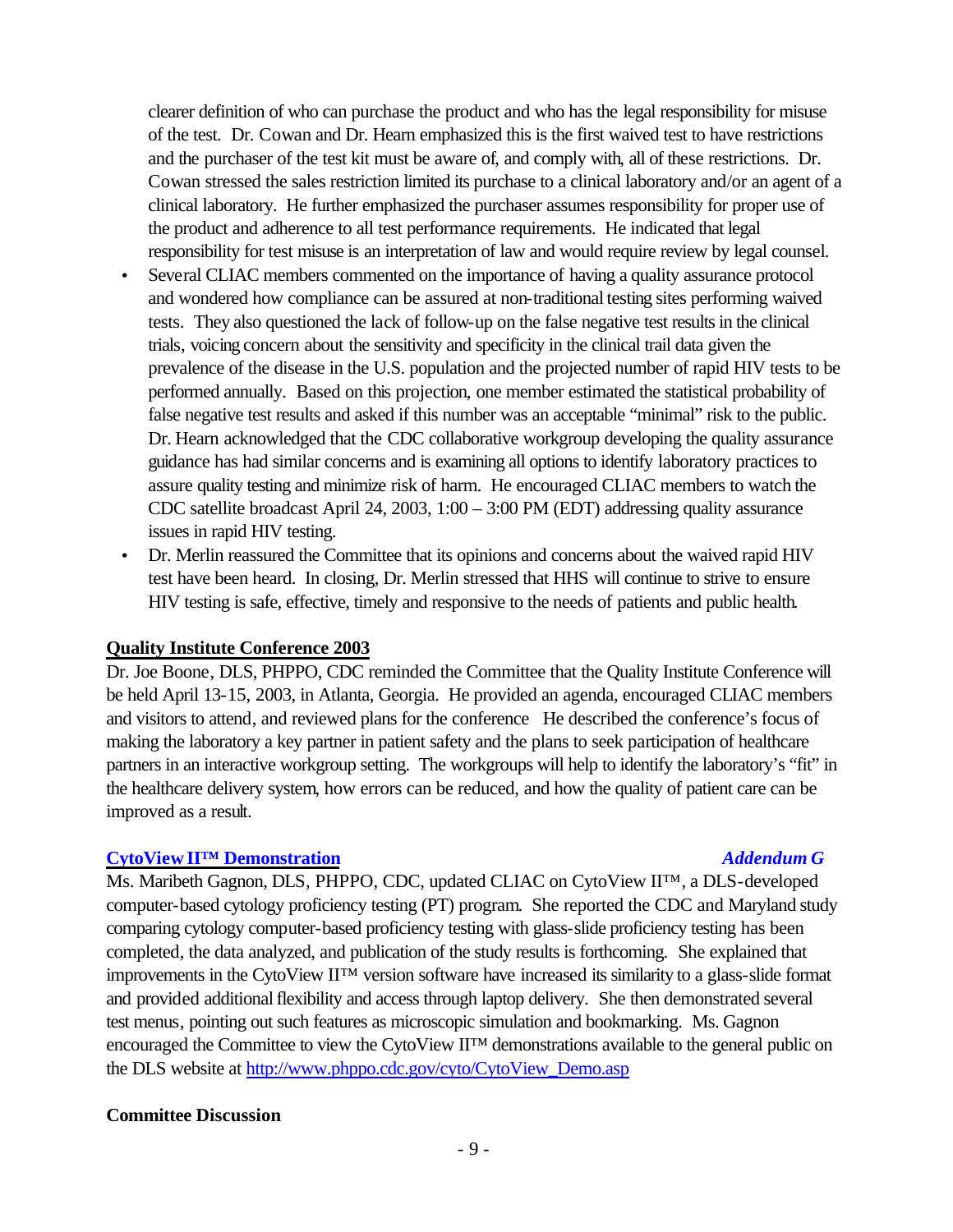- CLIAC members congratulated CDC on its 10-year perserverance and diligence in developing the concepts and improving the technology to make computer-based cytology PT possible. They encouraged expanding computer-based PT to all applicable areas of laboratory microscopy and developing it as a web-based tool.
- Ms Gagnon agreed that there is a myriad of potential applications for the technology. She discussed CDC's efforts to find partners interested in expanding its use and further developing the technology.
- One member voiced some concern about the differences between "video" cytology and "real" cytology fields of view, indicating that simulating the microscope itself would be very helpful. Another member asked if the hardware requirements would limit program use and availability.
- Ms. Gagnon described the hardware requirements as "off the shelf" technology and not a factor that would limit the use of the computer-based program. She agreed that having a virtual slide program to include microscope simulation would be ideal, but technology is not available to accomplish this.
- Several members asked about the study's results and how performance on the glass-slide PT compared with performance on the computer-based PT. Ms. Gagnon responded the data indicates some correlation between the two PT methods, and reminded the Committee that all of the study's results will be published in a peer-reviewed journal.

# **[Bioterrorism Activities](https://www.cdc.gov/cliac/docs/addenda/cliac0303/Miller0303H.pdf)** *Addendum H*

# **Laboratory Response Network - Response to a Bioterrorism Event**

# Dr. Mike Miller, Chief, Laboratory Response Branch, Bioterrorism Preparedness and Response Program, National Center for Infectious Diseases, CDC, described the Laboratory Response Network's (LRN) vision to establish an integrated multi-level laboratory network to provide rapid and critical laboratory capacity for response to bioterrorism (BT), emerging infectious diseases, and other public health threats and emergencies. He reviewed the LRN partners and collaborative efforts to build this capacity and outlined the Network's membership structure. The role of the Sentinel Laboratories (formerly Level A) is to recognize, rule-out, and refer suspected organisms; the role of the Reference Laboratories (formerly Level B and C) is to perform confirmatory testing; and the role of the National Laboratories (CDC and USAMRIID) is definitive characterization. He emphasized that one of CDC's roles in ensuring response capacity is to collaboratively work to improve the public health infrastructure. CDC provides each LRN laboratory agent-specific protocols; standardized reagents and controls; proficiency testing; a laboratory referral directory; secure communications systems; training and technology; and appropriate vaccinations for laboratory workers. He concluded with a summary of LRN future goals, emphasizing the ultimate goal of a fully integrated response network, both nationally and internationally.

# **Committee Discussion**

• CLIAC was impressed with the evolving laboratory response network and the collaborative effort of the current LRN membership and partners in enhancing the capacity of the public health laboratories. One member asked about the capacity of Level B and C laboratories to screen for all possible BT agents. Dr. Miller answered that the development of reagents and BT agent panels by CDC will allow reference laboratories (formerly Level B and C laboratories) to have broad confirmatory capabilities. It is only the more exotic agents that require referral to CDC and USAMRID laboratories for confirmation.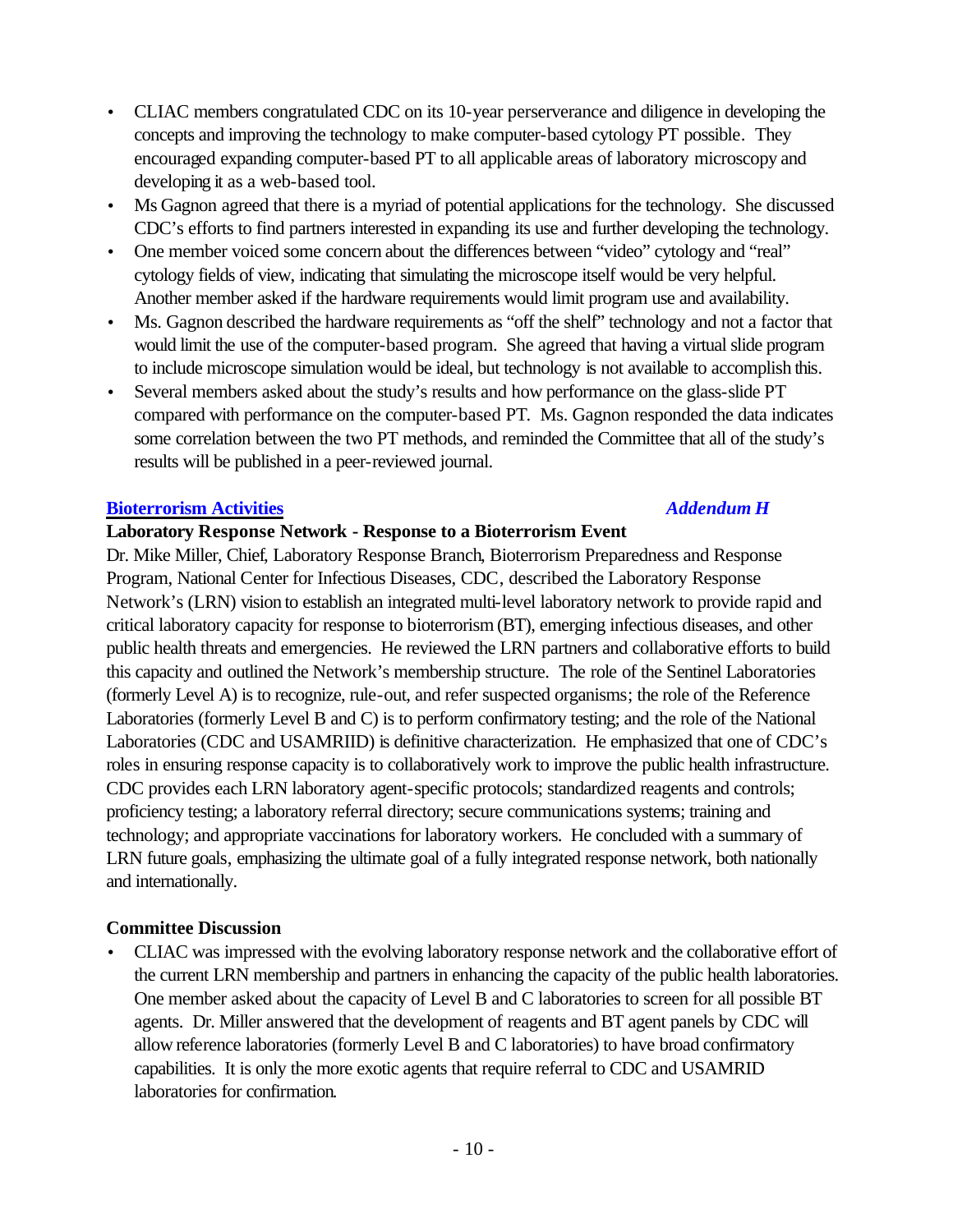#### **PRESENTATIONS AND COMMITTEE DISCUSSIONS**

### ■ **[Direct Access Testing - Overview](https://www.cdc.gov/cliac/docs/addenda/cliac0303/Merlin0303I.pdf)** *Addendum I*

Dr. Toby Merlin began his overview by defining direct access testing (DAT) as testing the consumer selforders, pays for out-of-pocket, and is largely responsible for interpreting and, as necessary, following up. He noted, it is not patients requesting the testing for medical care, but consumers, who are self-ordering tests and their test purchases are made without physician consultation. Dr. Merlin continued, media reports on DAT focus on consumer/patient empowerment with no physician or insurance company intervention, and factors such as convenience, cost savings, and privacy are reasons for the popularity of these services. For example, DAT offers the advantage of anonymous HIV and drug testing. This is an important consideration for consumers who do not want an insurance company, employer, or the family physician to know they have been tested or to have access to their results.

Dr, Merlin pointed out that DAT represents a major paradigm shift in healthcare, moving from a physician focus to a consumer focus. Approximately 10-15% of hospital and commercial laboratories currently offer direct access testing and market their services primarily to the "worried well" and the "well-heeled." While some laboratories restrict this service to a limited testing menu, others have no restrictions and offer a wide range of tests to the consumer, including genetic tests. The majority of selforders are for screening tests and wellness profiles.

Dr. Merlin concluded by asking CLIAC to defer its discussion on DAT until all of the invited speakers, representing various perspectives, have completed their presentations.

### **DAT-Impact of CLIA** *Addendum J*

Ms. Rhonda Whalen, Chief, Laboratory Practice Standards Branch, DLS, PHPPO, CDC, reviewed relevant sections of the CLIA regulations and discussed their application to laboratories offering DAT. Simply, all CLIA requirements that apply to nonwaived testing also apply to nonwaived testing offered directly to consumers. She explained that CLIA defers to state law regarding who may order tests and/or receive test results. In other words, if a state allows DAT, so does CLIA. Currently, thirty-two states permit some form of direct-to-consumer testing. A few states have no DAT requirements, thereby permitting DAT. Eighteen states prohibit DAT, but enforcement can be challenging. As an example, Ms. Whalen noted that while Georgia prohibits DAT, some laboratories still advertise this service. They by-pass the state law by having a physician on-staff who will order any laboratory test the consumer selects. Ms. Whalen concluded her presentation by asking the Committee to consider in its discussion: the appropriateness of the CLIA requirements regarding DAT; alternatives to regulations, such as guidelines; and other potential options or approaches for assuring safe and appropriate DAT. In this regard, she directed the members to their notebooks for a copy of a Federal Trade Commission (FTC) presentation to the Secretary's Advisory Committee on Genetic Testing, which reviewed FTC's jurisdiction and oversight relative to advertising. **[\(Addendum K\)](https://www.cdc.gov/cliac/docs/addenda/cliac0303/Daynard0303K.pdf)**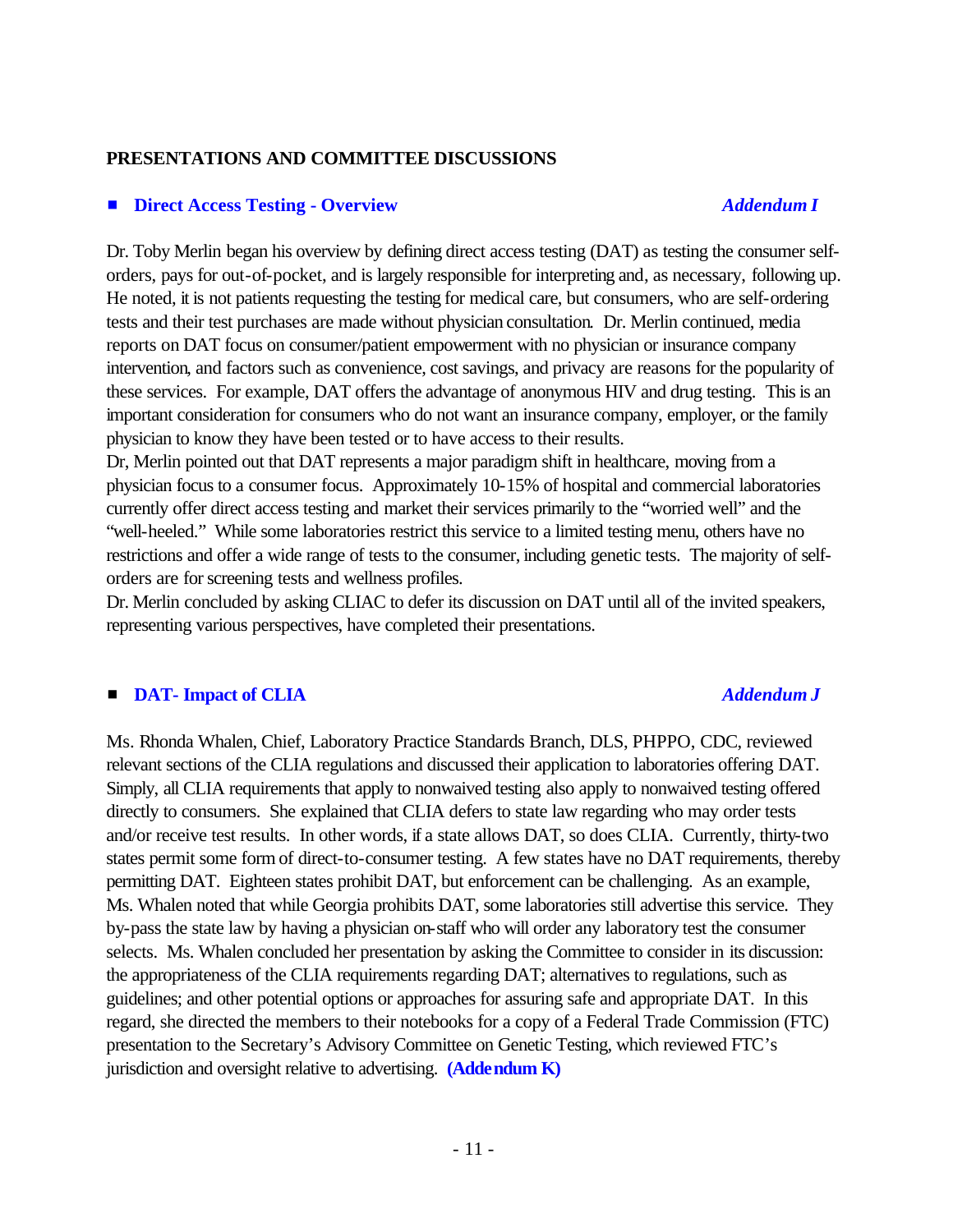#### # **[DAT- A Physician's Perspective](https://www.cdc.gov/cliac/docs/addenda/cliac0303/Janzen0303L.pdf)** *Addendum L*

Dr. Verlin Janzen, a physician in private practice and laboratory director, presented a physician's perspective on direct access testing. He first noted that the professional physician organizations have yet to take an official stance on direct access testing; their attention has been focused on other issues, such as the Health Insurance Portability and Accountability Act (HIPAA). Dr. Janzen proceeded to summarize results of an informal on-line survey he conducted using the American Association of Family Practitioners' State Officer Listserv. Of the 18 physician respondents, approximately half, while aware of DAT, were neutral on the topic, commenting that it (DAT) was going to happen anyway. However, several of the physicians said they would repeat any test obtained through DAT before initiating treatment.

Although media reports describe today's consumers as more informed, capable, and responsible, Dr. Janzen questioned whether this is true with regard to laboratory test results. He expressed concern about a consumer's ability to reliably interpret test results and make decisions for self-treatment, citing examples of the complex treatment guidelines currently used by physicians for conditions such as hypercholesterolemia and diabetes. While he acknowledged that most consumers support DAT because of convenience, access, rapid turn-around times, and anonymity, he questioned whether DAT would result in unnecessary medical procedures and noted insurers typically do not pay for consumer-ordered testing. Other concerns include the ultimate cost of unnecessary testing and frequent re-testing by the worried well; delayed diagnosis due to false negative results or ordering the wrong test; and the consumer's ability to handle "bad news" results without the immediate consultation traditionally provided by a physician. Dr. Janzen mentioned the potential misuse of this service for drugs of abuse testing and asked the Committee to consider whether it is appropriate for people to manipulate the system by having these tests performed prior to pre-employment testing to make sure they will "pass." On the other hand, he also pointed out the benefits of DAT, such as its potential role in early disease detection; its convenience to travelers or "snow-birds" needing monitoring tests such as prothrombin levels; and the anonymity DAT offers. In closing, Dr. Janzen recommended the following: DAT should be restricted to a limited menu of tests, such as those available "over-the-counter"; DAT advertising should be restricted or limited because advertising can create a market for unnecessary testing and fad tests; reimbursement should be limited to those tests that are medically necessary; because of liability concerns, DAT results should not be sent to physicians; laboratories performing DAT should be responsible for providing preand post-test counseling; and anonymous vs. confidential test results need to be addressed.

#### **[DAT- A Laboratory's Perspective](https://www.cdc.gov/cliac/docs/addenda/cliac0303/Bakewell0303M.pdf)** *Addendum M*

Mr. Hughes Bakewell, Vice President of Consumer Testing, Quest Diagnostics, informed the Committee that direct access testing is a misnomer when applied to Quest. DAT implies that the consumer always orders the test but, at Quest, a physician is the one who does the ordering. He noted that consumerism is the driving force for the growing trend in DAT; consumers want control, they are increasingly better educated, and they have access to health information through the Internet. Also, many consumers prefer DAT to self-testing because they don't like sticking their own fingers or they don't trust home-use testing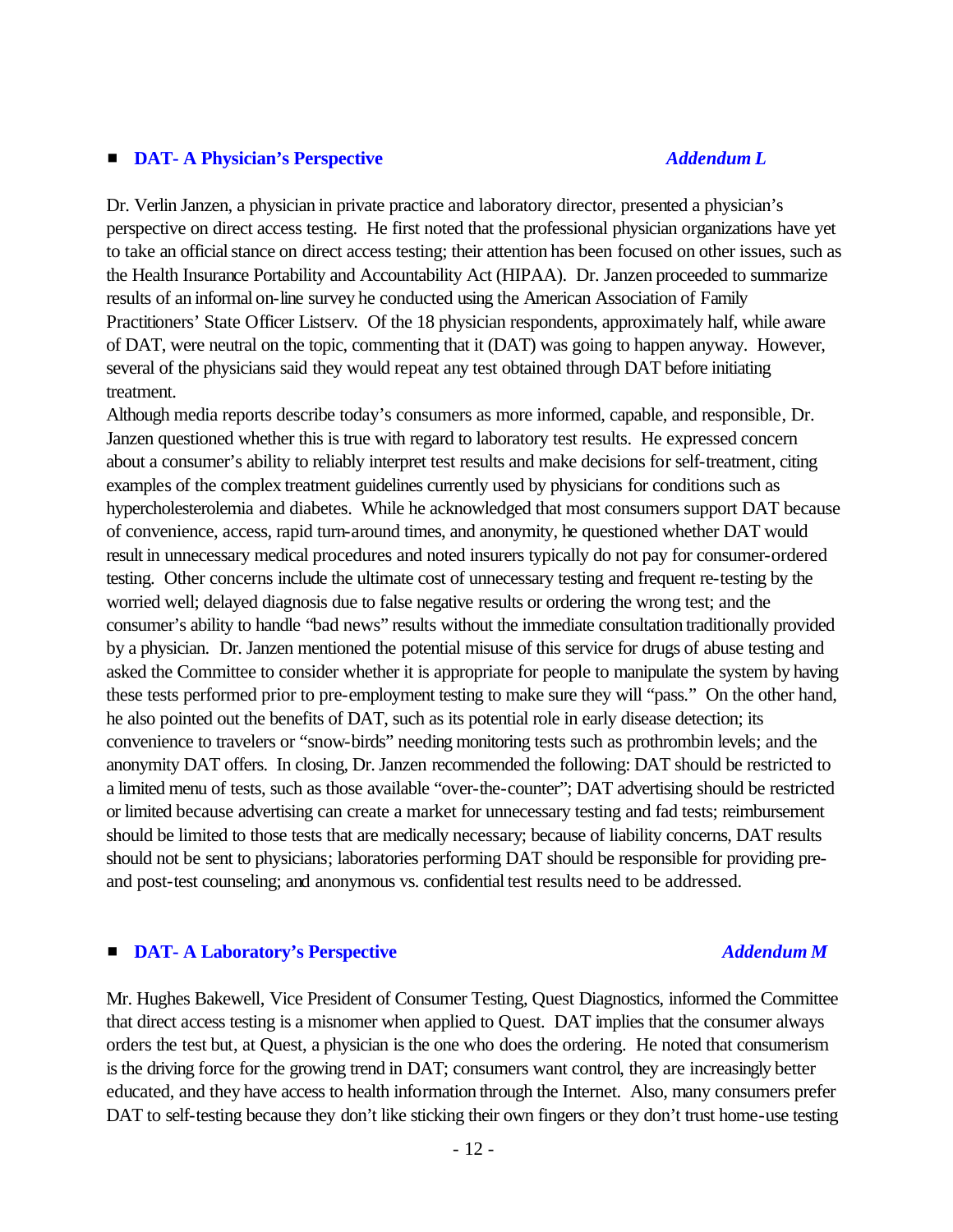kits.

Mr. Bakewell reviewed the mandatory building blocks a business should consider when planning to offer DAT. He stressed the importance of legal counsel, consumer-friendly reports; customer service; health department reporting protocols; consumer-payment collection systems; and patience. The Quest philosophy is to offer only a limited DAT menu because some tests are inappropriate for self-ordering. In addition, Quest uses independent physicians to review test requests, authorize the release of results, and contact consumers/clients with critical values, encouraging them to seek a physician's care. Quest does not diagnose or treat disease.

Mr. Bakewell reviewed Quest's marketing strategy, industry reactions, and the typical purchaser profile. He noted physician reaction to this service has been minimal. Their main issues have been that consumers may want free telephone consults after receiving results; consumers may not be capable of interpreting results; the physician may be by-passed in the patient's healthcare; the consequences of false positive and false negative results; and that consumers won't proactively address health issues. Physicians also do not want to receive test results on an individual they have not seen because of potential liability.

Mr. Bakewell shared what is anticipated to be the future drivers for direct access testing. One of these factors relates to the significant penetration of consumer-driven healthcare plans. Consumers will undoubtedly be careful with the limited "bucket of money" their plans will allow and they will attempt to use it cost-effectively. These consumers will drive changes in healthcare as they look for quality, cost (value), and aspects of healthcare that are not needed. They will thoughtfully consider whether a physician office visit is warranted. Other factors will be the increased pharmaceutical marketing shift from patient/doctor relationships to the consumer and focused efforts by major retailers to develop screening/wellness services. In addition, the availability of actionable gene-based testing will increase the demand for anonymity, particularly if a consumer has a family history of certain diseases. Finally, consumers will insist on these services as their access to information and awareness of the benefits of screening tests increases.

### # **[DAT- A Consumer Group's Perspective](https://www.cdc.gov/cliac/docs/addenda/cliac0303/Inlander0303N.pdf)** *Addendum N*

Mr. Charles Inlander, President of the People's Medical Society, a medical consumer advocacy organization, noted that DAT is not a new phenomenon, but is becoming more commercial in response to consumer demand. He described today's healthcare consumer as empowered, educated, demanding, critical of the healthcare system and providers, and the driving force for changes in healthcare. He added, consumers view healthcare as a service and expect high clinical and ethical standards for this service. They expect clinical competence, fair pricing, sound business practices, and timely communication. They want greater access to services and higher quality care. They are angry at being treated as 'medical idiots' and are no longer willing to tolerate the parent/child provider-consumer relationship.

Mr. Inlander explained that 34 states currently allow DAT and primary care physicians tend to support it. He discussed the advantages, such as direct access to needed services; reduced costs as a result of eliminating the "middle man"; ability to monitor one's own health; and empowerment of consumers to take charge of their own health. He also discussed the disadvantages, such as potential loss of control by physicians over patient management; inability of consumers to interpret test results; potential for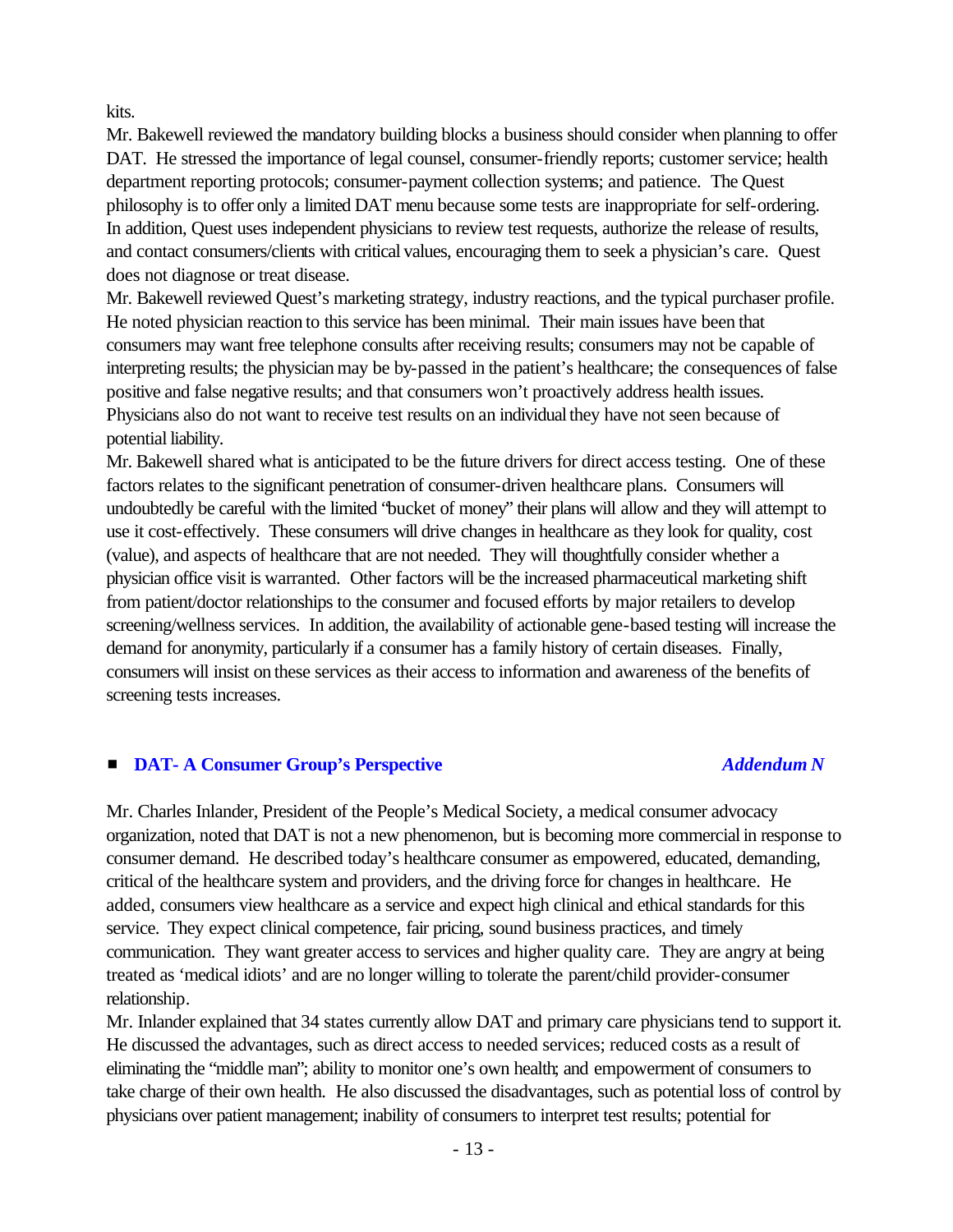unscrupulous laboratories to take advantage of consumers; the tendency of hypochondriacs to inappropriately use the service; and increase in test costs as the demand for DAT increases. However, he continued, the advantages outweigh the disadvantages, and the disadvantages can be addressed through education, oversight, regulation, and enforcement. Mr. Inlander concluded his presentation with a discussion of issues that will need to be addressed: insurance coverage; state variation on access and oversight; expansion of direct access testing; limitations on the number of tests that can be ordered in a given year; ownership of results; and resistance from other providers.

### **Committee Discussion**

Dr. Merlin suggested the Committee frame its discussion around the following questions: What advice, if any, should CLIAC provide the Secretary relative to DAT; how intrusive should government be in this issue; and how or where should government intervene?

- One member iterated that consumers are proactively seeking information and paying out-of- pocket for this service, suggesting a systems failure in our healthcare delivery system if consumers feel this service is needed. This member pointed out CLIAC may not have enough breadth to address this issue, and recommended that CDC work collaboratively with other agencies that may have some oversight authority relative to DAT.
- One member asked Mr. Bakewell how physicians from his organization can address the appropriateness of test requests when consumers are ordering tests at a remote site. Mr. Bakewell replied that Quest's test menu is limited to tests Quest believes are appropriate to offer consumers, and noted that some consumer-ordered test requests are questioned and occasionally denied. He gave an example of a 25-year-old male requesting a prostate-specific antigen test. This was questioned by the Quest physician, who contacted the individual and found out there was a family history of prostate cancer. Based on this additional information, the test was performed.
- Relative to the issue of anonymity vs. confidentiality of test results as a driver for DAT, Dr. Janzen noted that CLIAC should also consider the ethical consequences of offering DAT for infectious diseases for which positive results must be reported to the state health department. For example, if an individual's HIV test result is positive, is there an ethical responsibility to notify a spouse? The Committee acknowledged that there may be many unintended consequences and ethical issues surrounding DAT and again questioned whether CLIAC was an appropriate forum for addressing them.
- The public health impact of offering certain tests through DAT, such as genetic testing, was discussed. One member, noting that results for these tests require complex interpretation, expressed concern about offering these tests directly to the public with insufficient interpretation and bypassing physicians and genetic counselors. He warned that laboratories offering these tests might be liable for the consequences.
- Members noted that a common advertising practice is to use fear, and in this case, fear of adverse health conditions. This tactic often stimulates inappropriate test requests by consumers.
- A brief discussion centered on how to design a safety net to protect the majority of people using DAT, and whether some of the concerns could be resolved by requiring laboratories to provide mandatory disclosure at the time of service purchase. Members surmised that disclosures may only offer a partial solution because most people don't read them. One member noted that laws exist for advertising and truth in labeling, but many laboratories planning to offer DAT may not know about them. He questioned whether laws should be enacted that only allow evidence- or science-based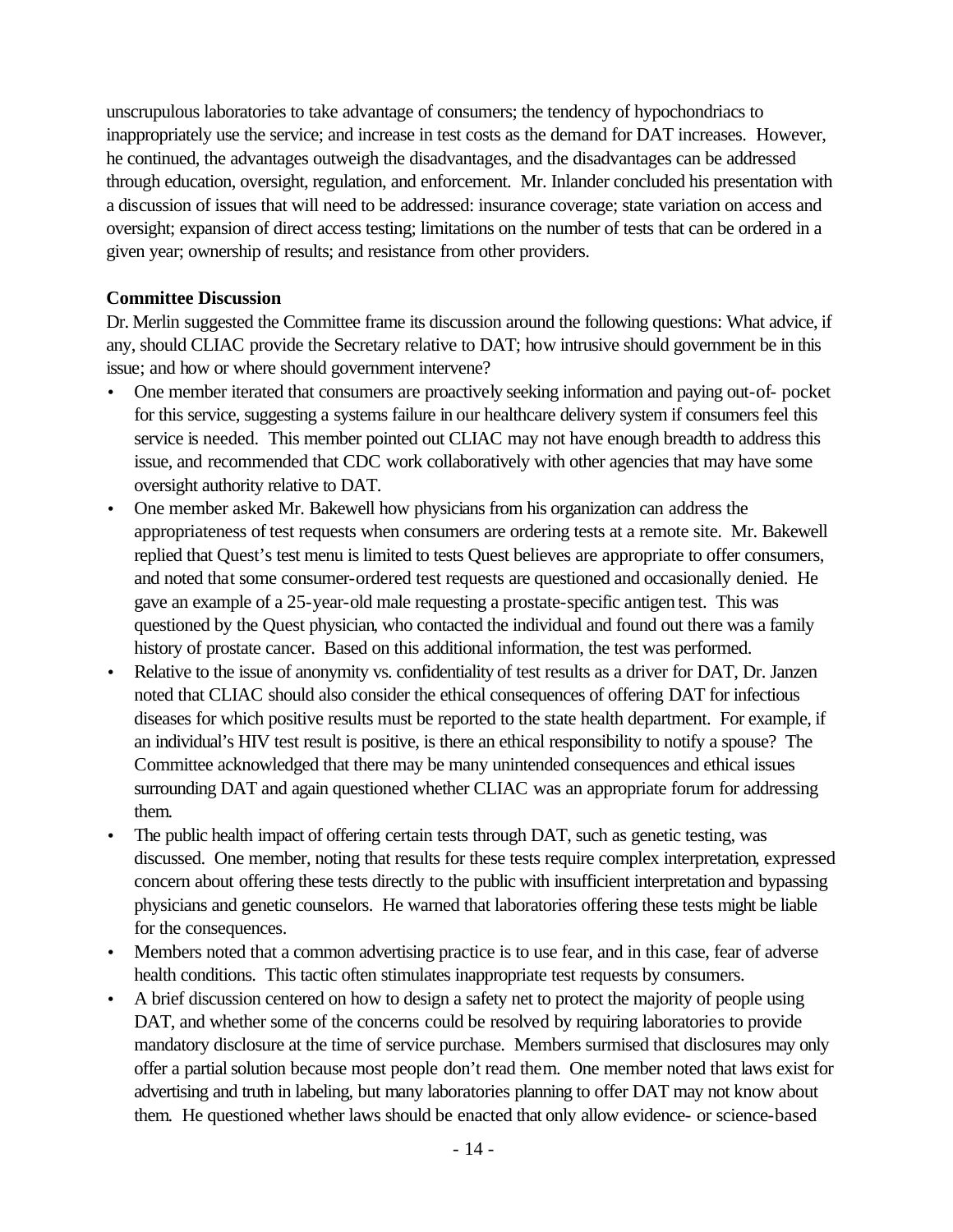tests to be offered through DAT. Dr. Janzen commented that a worthless test done well is no better than a good test done poorly.

- Some members questioned whether laboratories would provide, when necessary, pre-test and posttest counseling, since there may not be a physician to do it. Many members stated that laboratories offering these tests through DAT should also provide the counseling.
- Members also discussed how DAT laboratories should handle abnormal results. One member disagreed with a suggestion that abnormal results be sent to a primary care physician. He noted that our country has a shortage of primary care physicians and they should not be burdened with receiving abnormal results on individuals they have not seen. Another member proposed there may be other contingencies to consider, such as having the laboratory's pathologist talk to the consumer. Ms. Whalen reminded the Committee that CLIA does require the laboratory to ensure that consultation is available to its clients on matters related to the quality of the test results and their interpretation concerning specific patient conditions.
- One member suggested that the role of CLIAC is to discern whether DAT is a laboratory quality issue. There are many questions to be answered, such as who can order a test for an individual; whether positive results for notifiable diseases should be reported to public health departments; whether a parent has the right to order a test on a child; whether a child can order a test; and at what age one can order a test. Another Committee member replied that state laws regarding children vary, and gave an example of one state that limits DAT testing on children to those tests in which the specimen source does not require "the breaking of skin." Mr. Bakewell stated that Quest does report positive results for notifiable diseases to the state public health department.
- Dr. Sturman, CLIAC member and Director, Wadsworth Center, New York State Department of Health, informed the Committee that New York (NY) introduced new legislation pertaining to DAT. This legislation allows the clinical laboratory to provide a service (testing) for which it is licensed to perform at the request of the person on whom the service will be performed. The test results must be reported in writing and only to the person requesting the testing. While regulations that will govern DAT are still to be promulgated, guidance has been drafted that specifies that the DAT testing menu must be limited to those analytes for which a FDA-approved test kit or collection device is available over-the-counter without a prescription. However, laboratories are not required to accept test requests from consumers; they may refuse a request from an individual they judge not competent to order the test. Dr. Sturman explained that the testing in NY is not anonymous; the consumer must provide identification. In addition, there are special requirements for HIV testing regarding confirmation, confidentiality, and reporting.
- Some members expressed that they did not agree with developing additional regulations to address the DAT, but rather efforts should focus on enforcing the applicable regulations already in place; one example being CLIA, which requires all facilities that perform testing on human specimens to be certified.
- The Committee acknowledged that the DAT market will grow and several members feel it must be legitimized. Consumers must be able to obtain a test result, know that it is legitimate, and be able to share it with their healthcare provider. Giving legitimacy to DAT could potentially aid in filling the gap of healthcare access and cost to the uninsured.
- Mr. Inlander commented that DAT issues will ultimately end up in the political arena and CLIAC should be prepared to give advice. He suggested CLIAC bring all interested parties together to collaborate and resolve DAT issues.